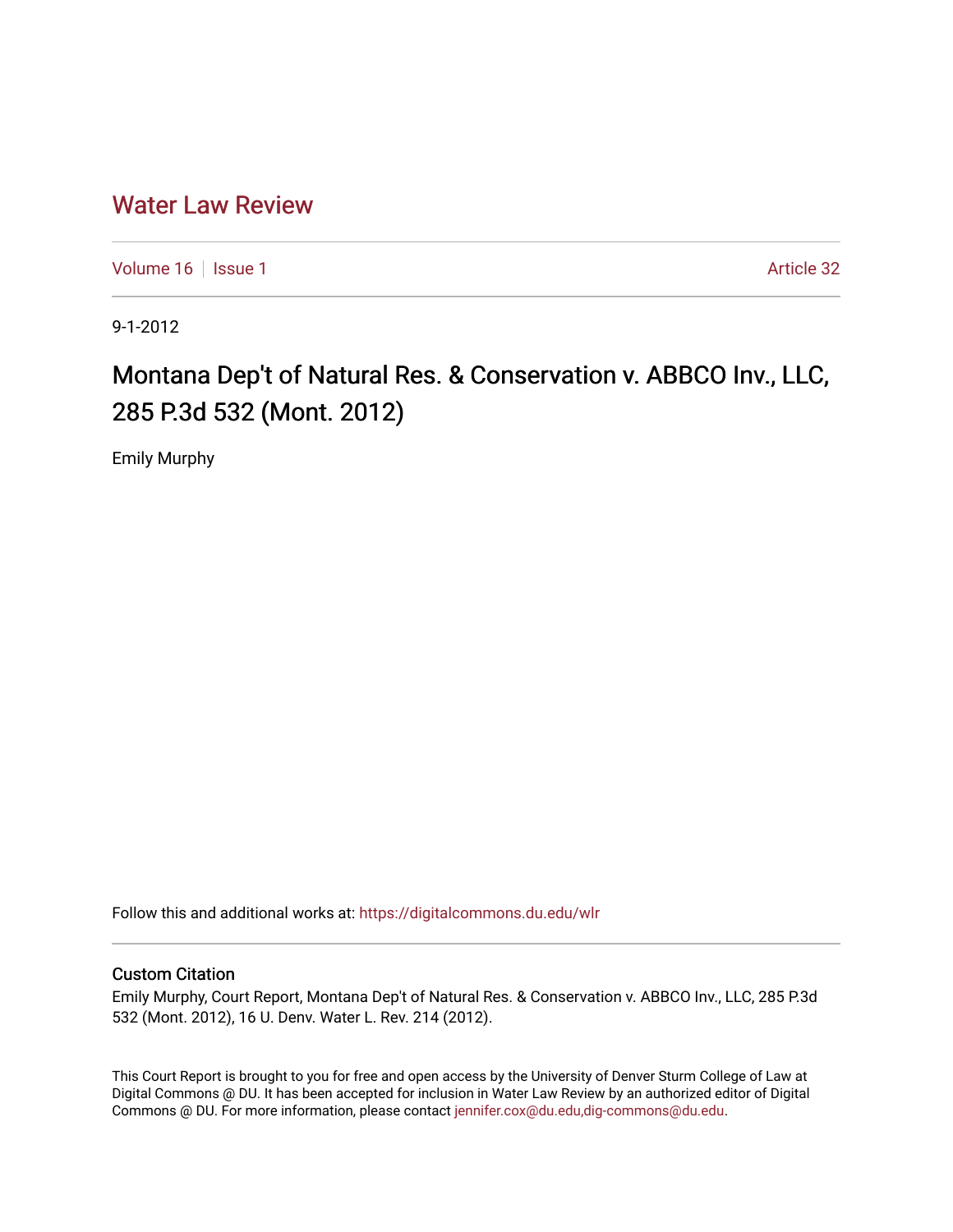to the Water Commissioner's diversion of water in excess of the decreed rights under *Perry.* Second, the Court held Plaintiffs proved prior court decrees did not conclusively establish their water rights, because Plaintiffs claimed water rights not yet subject to a water decree in the lower Teton River, a portion of the river that *Pery did* not specifically adjudicate.

Moreover, the Court held the district court's determination of its authority and obligation to water users operating under a water decree alone would be contrary to the statute. The Court noted that adopting the district court's view would leave parties without conclusive water decrees without a means of protecting their water rights. Viewing Plaintiffs' complaint in a light most favorable to Plaintiffs, the Court held the district court erred in dismissing the Plaintiffs' petition and not certifying the petition to the Chief Water Judge.

Accordingly, the Court reversed the district court and held the district court's dismissal of Plaintiffs' certification under the statute was inappropriate.

### *Jacob A. Watterson*

Montana **Dep't of Natural Res. & Conservation v. ABBCO Inv., LLC,** *285* **P.3d** *532* (Mont. 2012) (holding **(i)** the State of Montana held islands that arose vertically from the river bed after statehood in trust for funding for public schools; **(ii)** the State provided sufficient evidence of the boundary of the land to place a legal description of the land in a final judgment; **(iii)** the district court violated the State's due process rights when it required the State to reimburse defendants for all property taxes and improvements on the land; and (iv) the judgment in favor of the State allowed it to recover costs).

In **2006,** the State of Montana brought a quiet title action in the Seventh Judicial District Court ("district court") concerning three islands with an aggregate land area of roughly **487** acres, located in the Richland County section of the Missouri River. The islands initially grew out of the riverbed due to sediment accretion. Over time, these islands became attached to the riverbank.

The State claimed that, because the islands emerged after statehood, its title to the land was superior to that of all the defendants named in the complaint, and filed a motion for summary judgment. In its motion for summary judgment, the Stat asserted that the lands at issue were propery characterized as "vertical accretions to a navigable river" and thus the property of the State to be held in trust for common public schools. Defendants Boyde Hardy, Shirley Hardy, Hardy Investments, L.P., and Nickie Roth (collectively, "Defendants") filed an answer and cross-motion for sunnary judgment alleging they owned parts of the land in fee simple because they had acquired rightful title to the land **by** adverse possession.

The district court granted summary judgment in favor of Montana, finding the State had title to the land based under the equal footing doctrine and Defendants could not acquire tide **by** adverse possession against public trust land. The district court further ruled, however, that the riverbeds were not school trust lands because the land board had never designated them as such. The district court also ruled *sua sponte* and under the doctrine of unjust enrichment that the State was required to reimburse Defendants for all paid property taxes and improvements on the land, but required each party to pay its own